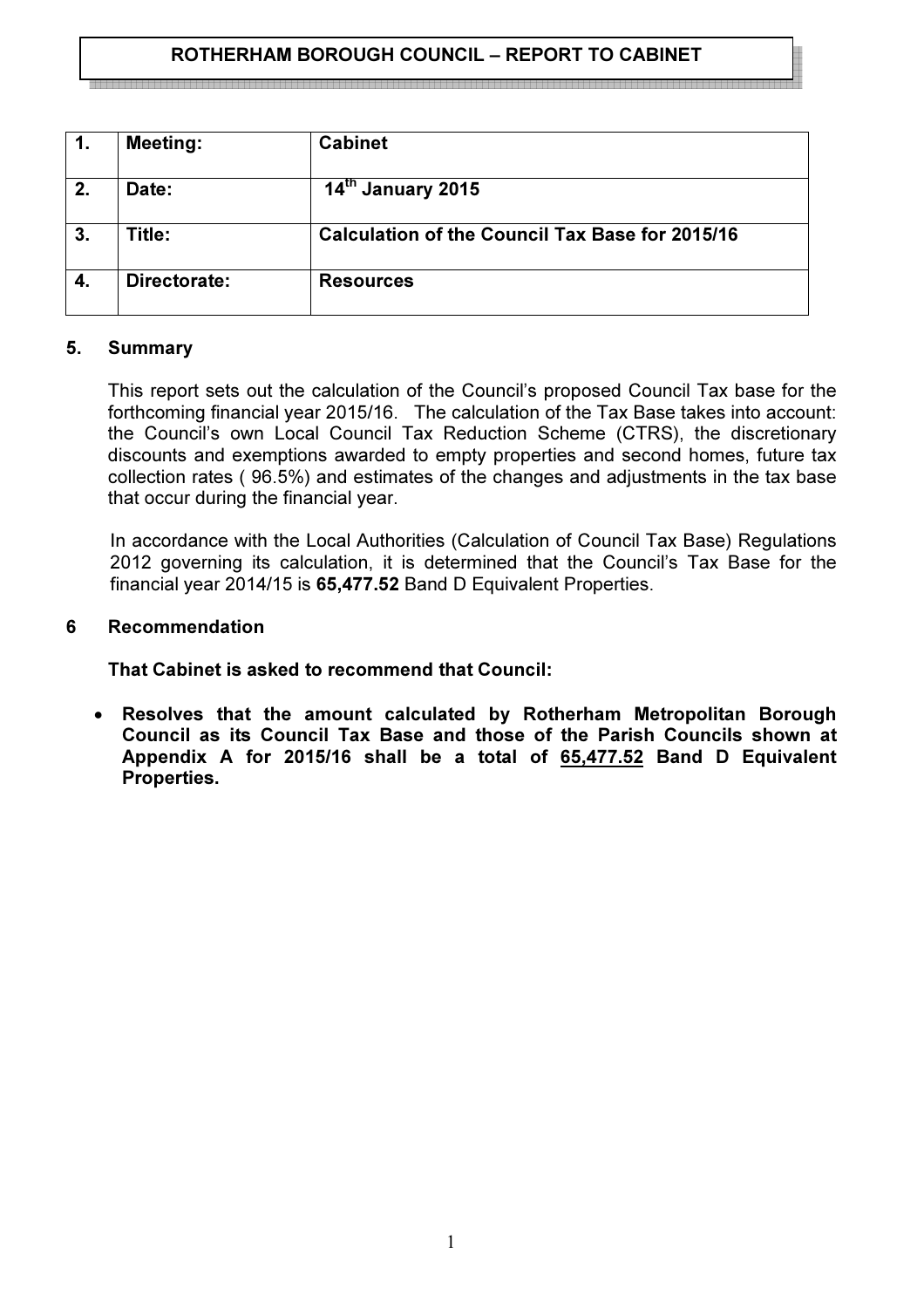## 7 Proposals and Details

- 7.1 Setting the Tax Base is a precursor within the Budget setting process to the determination of the Council Tax level. Regulations under the Local Government Finance Act 1992 require Full Council to approve the Council's annual Council Tax Base before 31 January in the preceding financial year.
- 7.2 The formula for calculating the Council's Tax Base is set out by the Local Authorities (Calculation of Council Tax Base) Regulations 2012 and the projected Tax Base is shown in Appendix A. The Council Tax Base is derived from the total number of properties within the Council's area as at the 1<sup>st</sup> December 2014, which, in the opinion of the Government's Valuation Office Listing Officer, were subject to Council Tax.
- 7.3 The calculation of the Tax Base takes into account several factors: the Council's own Local Council Tax Reduction Scheme (CTRS), the discretionary discounts and exemptions awarded to empty properties and second homes, future tax collection rates and estimates and projections reflecting the changes and adjustments in the Tax Base that occur during the financial year, in particular, newly built properties.
- 7.4 Rotherham's local CTRS for 2015/16 was approved by Full Council on October  $22^{nd}$  the current scheme is to be retained in its present format - working age claimants will continue to be required to contribute a minimum 8.5% of their Council Tax liability. Local Council Tax Reduction Schemes are required by statute to protect pensioners and, provided their financial circumstances do not change, there will be no change in the Council Tax support that a pensioner receives.
- 7.5 The impact of the CTRS on the Tax Base across the borough is determined by assessing the number and value of claims by Tax Band across the borough (including in parishes) and converting them to Band D Equivalent properties, which are then deducted from the Council Tax Base. Experience since 2013/14 indicates that overall there has been a decrease in claimant numbers of around 5%. Although the rate of decline does appear to be slowing, the downward trend in caseload is expected to continue and the projected CTRS costs for 2015/16 reflect this trend, with the result that the Tax Base is increased.
- 7.6 To compensate for the reduction in the Tax Base, the Council received grant of £17.51m in 2013/14 (the Police and Fire and Rescue Authorities also received grant funding). Since 2014/15 this funding has been subsumed within RSG and it is not possible to separately identify the CTRS grant allocation. Although Ministers have asserted that the grant has not reduced, the consensus is that this funding has declined in line with central government grant reductions and the Council's Medium Term Financial Strategy reflects this.
- 7.7 From 2013, technical changes in Council Tax Regulations allowed the Council to reduce the discretionary discounts awarded to empty properties and second homes and in some cases charge tax premiums. For 2015/16 these have been rolled forward at the same levels as in 2014/15.
- 7.8 Estimated Council Tax collection rates were reviewed for 2014/15 in light of the substantial changes in the system and collection performance during 2013/14. Although, collection rates had remained high during 2013/14 and the challenging 97% target was expected to be achieved, a prudent view of future Tax Collection rates taking account of a greater sustained risk with collecting Council Tax income in future given the expected continuing effect on payment and default levels of the economic downturn and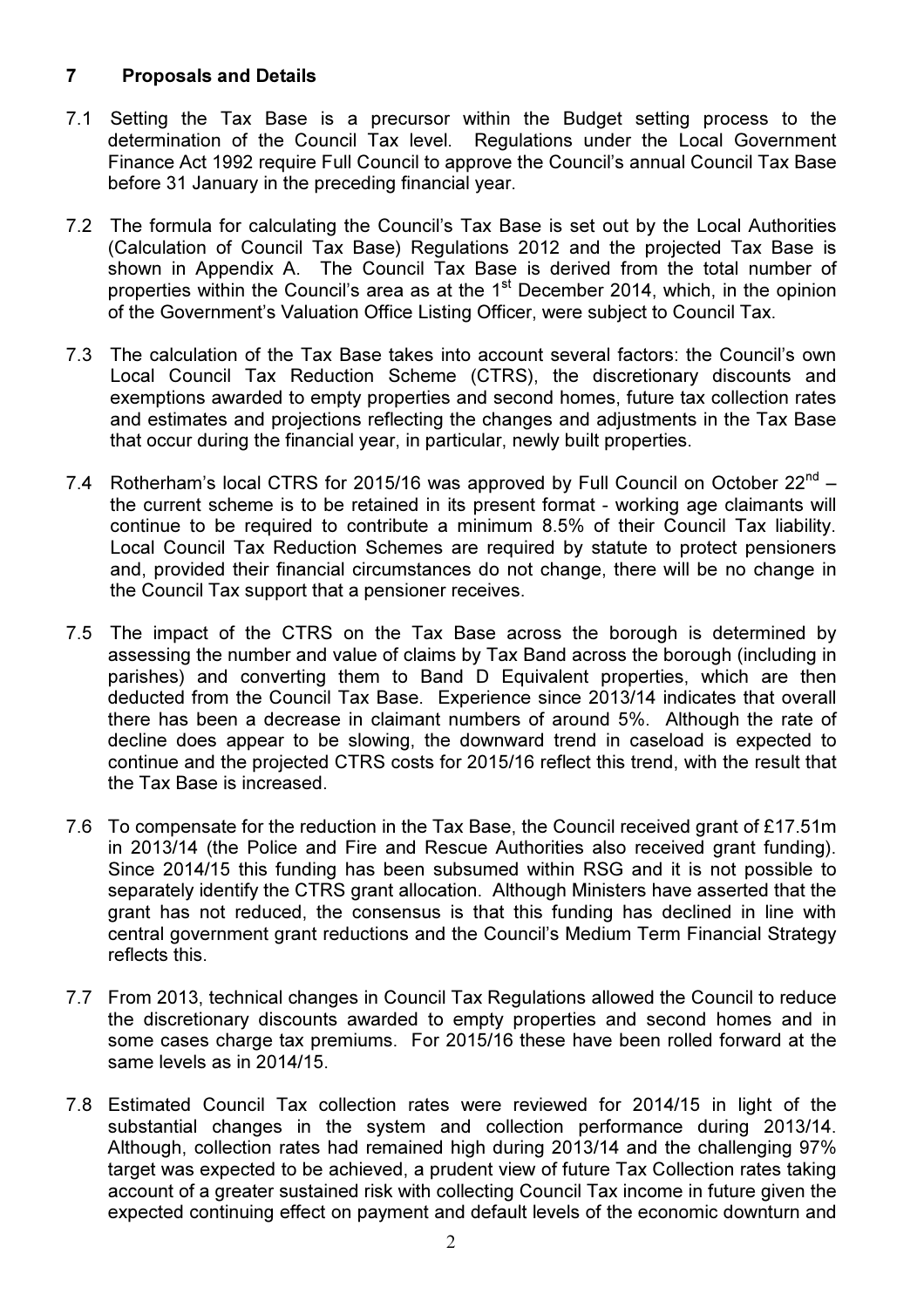ongoing welfare reform meant that an increase of 0.5% in the provision for collection losses adjustment to 3.5% was recommended.

- 7.9 This increase was not suggested lightly but not increasing the estimated level of losses given the risks and pressures identified would have placed pressure on the Council's Collection Fund. Experience to date in 2014/15 indicates that the 96.5% collection rate will be achieved, and Rotherham's record as one of the best preforming metropolitan authorities will be maintained (the Council was ranked  $5<sup>th</sup>$  in 2013/14). In light of the continuing high level of performance it is proposed that the adjustment for losses on collection of 3.5% is retained giving a collection rate of 96.5%, which has been fully reflected in the Council's MTFS.
- . 7.10 The Council Tax Base in previous years has included estimates and projections reflecting the changes and adjustments in the Tax Base that occur during the financial year. These have included:
	- The completion of new properties;
	- Changes in banding as a result of adjustments and appeals;
	- Discounts, exemptions and reliefs (for example, single person discounts, and reductions in liabilities for disabled persons).
	- The ending of the discount period on empty properties or their reoccupation.

For 2015/16 it is estimated that some 728.55 new and reoccupied Band D Equivalent properties will be added to the Council Tax base - an increase of 1.1%. This increase is significantly higher than in recent years and reflects the recovery of the construction industry in the town as the number of new builds and the rate of completions has increased and is now above even the estimates (including those provided by builders last year) which had been built into the MTFS. The most significant growth has been in relation to the Waverley development in the Parish of Orgreave, where the number of Band D properties is increasing by 57% or 133.66 Band D equivalents. There has also been 6.0% - 103.92 Band D equivalent properties growth in Thurcroft. Not only have more properties been built but the new properties are more likely to fall into the higher value Council Tax bands – bands D-F having increased by 2.3% on average. Finally, the Council's decision in 2013/14 to use new discretions to reduce the discounts on empty properties from nil for 6 months to 25% for 3 months combined with the already robust approach to the issuing of completion notices has meant that new properties are promptly included in the tax base.

- 7.11 In addition to new build properties the tax base has also increased as a result in the reduction in the cost of the Council's CTRS scheme and the number of working age claimants. Overall the 2015/16 Tax base of shows a net increase of 2.0% or 1,298.51 Band D equivalent properties compared with the 2014/15 Tax Base of 64,179.01 Band D Equivalents. This increase in Band D equivalent properties will generate additional Council Tax yield of £1.6m in 2015/16. £937k of this increase has already been reflected in the MTFS, meaning that the additional new tax yield to support the Council's 2015/16 budget will be £691k.
- 7.12 The result of applying the 96.5% collection rate to the Band D Equivalents for each of the parishes within the Borough and for the Borough as a whole is shown in the final column of Appendix 1 attached.
- 7.13 The Tax Base for the Council as a whole (both parished and unparished areas) is made up as follows: allowing for the additions, discounts and reliefs the estimated property base is converted into Band D Equivalent properties, giving a total of 65, 477.52 Band D Equivalents.